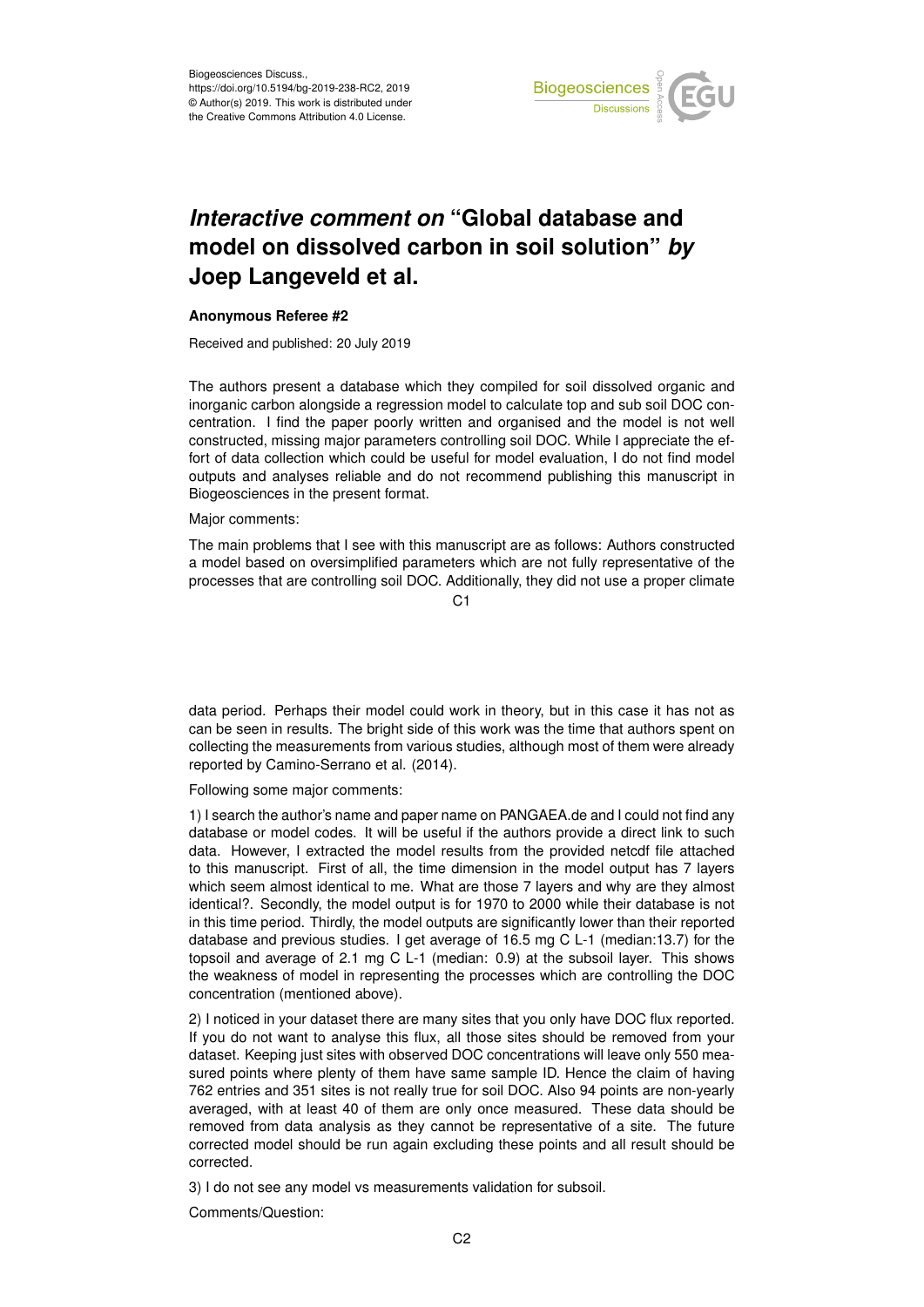p1.l15: 2.9 Pg C yr-1 is not the processed fraction but the terrestrial transported flux.

p1.l18: For the most part, every fraction of terrestrial leached C is missed in previous studies, not only groundwater leaching, leading to overestimation of sink capacity of land (Jackson, Banner, & Jobbágy, 2002; Janssens et al., 2003)

p2.l2: Which fraction of DOC you are talking about? Leached or soil solution?

p2.l5-7: Needs reference.

p2.l8: Not correct. Kalbitz found strong or positive influence of pH and C:N on DOC concentration and no trend/influence on C leaching flux

p2.l11: concentration in soil or leaching flux? Moreover, soil DOC concentration changes within depth regardless of transporting period due to organic matter availability within different soil column (Jobbágy & Jackson, 2000).

p3.l7: remove "on"

p3.l17: Which classification was used for your final modelling?

p3.l23:What do you mean by SI1? give a right address to files in that folder

p3.l25: Subsoil DOC concentration cannot be calculated based on topsoil concentration using only simplified "soil class-dependent decay coefficient". The subsoil DOC concentration, similar to top soil, is mainly controlled by total available SOC not soil class (Jobbágy & Jackson, 2000).

p3.l34: Provide the R script which was used for data analysis

p4.l4: How many sites at the end were used for modelling at the end?

p4.l21: 40 collected samples would be enough for developing a process-based model.

p4.l25: Explain why you exclude the Histosols

p4.l27: Explain the reason for the decreasing DOC concentration with depth, e.g. the

## C3

top soil concentration is controlled mainly by production, decomposition and leaching of DOC while subsoil concentration is controlled mainly by advection, diffusion and leaching.

p5.l15: The production of DOC and thus its concentration is controlled by factors such as temperature, C:N ratio, vegetation cover, soil moisture and microbial decomposition. I do not see in your model any of these factors directly applied.

p5.l20: Not true. You could use a global data product, for instance for SOC and pH for the points where you do not have the reported values. You cannot omit these parameters when it comes to representation of soil DOC

p5.l22: As I say, you cannot just ignore the soil properties which are directly controlling DOC processes and flux when global products are available that could be used.

p5.l24: soil class cannot solely represent all the physical and chemical characteristics of conditions which influence the soil DOC concentration. You must include environmental parameters such as soil moisture (DeLuca, 1992; Kalbitz, 2000; Lundquist, 1999; Michalzik, 2001), temperature (Michalzik, 1999; Moore, 2008; Raymond, 2010), pH (Fröberg, 2011; Scheel, 2008), C:N and N effect (Gödde, 1996; Kindler et al., 2011) and soil texture (Davidson et al., 2006; Filip, 1971; Sollins, Homann, & Caldwell, 1996; Stotzky, 1967; Vogel et al., 2015) to have a realistic representation of DOC.

p5.l26: You can find HWSD product which reports SOC directly (Nachtergaele et al., 2010).

p5.l26: No you cannot simply represent temperature and moisture condition by climate zones. You have temperature in your data set. Why not use that as a model parameter? and use global products for soil moisture and missing temperature data.

p5.l30: What do you mean by testing? it is not explained in the method. However, you used a dataset from 1961 to 1990 to represent a DOC concentration until year 2000? how did you fill the data from 1990 to 2000?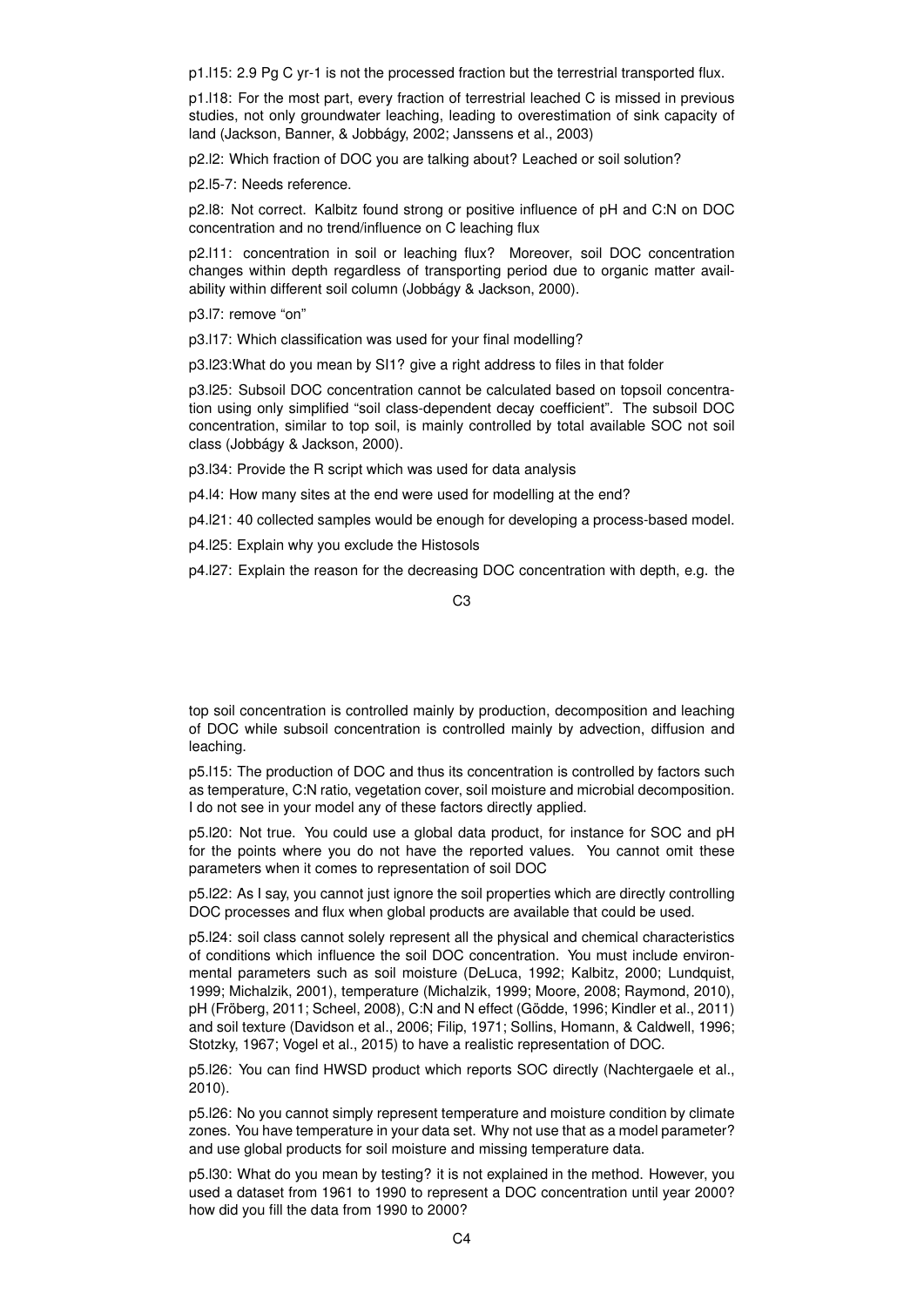p6.l2: As SOC is the main source of soil DOC, all these patterns could be simply explained by SOC distribution in different biomes studied by Jobbágy and Jackson (2000).

p6.l5-11: This belongs to method

p6.l7: You should be careful to not include the above ground or litter DOC measurements in top soil DOC measurements.

p6.l16: The warmer regions, since higher temperature increases the decomposition of DOC, would exhibit lower concentration. But this would not be true in all the cases as the production of DOC can also increase during high temperature (Michalzik et al., 1999) and leaching of DOC out of soil will decrease due to the higher evapotranspiration and reduced soil water (Raymond & Saiers, 2010), resulting in an increase of DOC concentration in some regions. Hence, the authors' model based on climate zones is not valid.

p6.l26: There are many global or regional datasets that you can use for soil texture, SOC and pH.

p6.l27: Where are the results for this statement?

p6.l30: Again, where are the results for this?

p6.l31: First of all this should be in method not result. Secondly, as I mentioned above, you cannot represent correctly the processes which are influencing the soil DOC by these oversimplified factors. I suggest reconsidering your approach. As I see your results Fig.7, your model for topsoil is not capable of capturing properly the measurements at all, low concentration modelled for high measured points and vice versa.

p7. This whole page is poorly written. Back-and-forth between method and some pieces of results, with scattered arguments to support poorly constrained results.

p8. The whole same story defined for the "Top soil" section.

p8.l16:32: This all belongs to method not results. However, I am not satisfied that the subsoil concentration can be represented by only a simplified "soil class-dependent decay coefficient" which is not also well explained in this manuscript.

p9. "Application and perspective": There are more parameters that should be included in your model as mentioned above.

p10.l7: No you cannot simply apply the water flux to the soil DOC concentration and get the leaching of DOC as the DOC removal from soil column applies the changes to the other processes involved in production/decomposition of soil DOC, resulting in change of concentration in soil as well.

Reference:

Camino-Serrano, M., Gielen, B., Luysaert, S., Ciais, P., Vicca, S., Guenet, B., . . . Janssens, I. (2014). Linking variability in soil solution dissolved organic carbon to climate, soil type, and vegetation type. Global Biogeochemical Cycles, (September 2015), 497–509. https://doi.org/10.1002/2013GB004726.Received

Davidson, E. A., Janssens, I. A., Marks, D., Murdock, M., Ahl, R. S., Woods, S. W., . . . Loffler, J. (2006). Temperature sensitivity of soil carbon decomposition and feedbacks to climate change. Nature, 440(7081), 165–173. https://doi.org/10.1038/nature04514

DeLuca, T. H., Keeney, D. R., & McCarty, G. W. (1992). Effect of freeze-thawevents on mineralization of soil nitrogen. Biol. Fertil. Soils, 14, 116–120. https://doi.org/10.1007/BF00336260

Filip, Z. (1971). Clay Minerals as a Factor Influencing the Biochemical Activity of Soil Microorganisms, 74.

Fröberg, M., Hansson, K., Kleja, D. B., & Alavi, G. (2011). Dissolved organic carbon and nitrogen leaching from Scots pine, Norway spruce and silver birch stands in southern Sweden. Forest Ecology and Management, 262(9), 1742–1747. https://doi.org/10.1016/j.foreco.2011.07.033

C5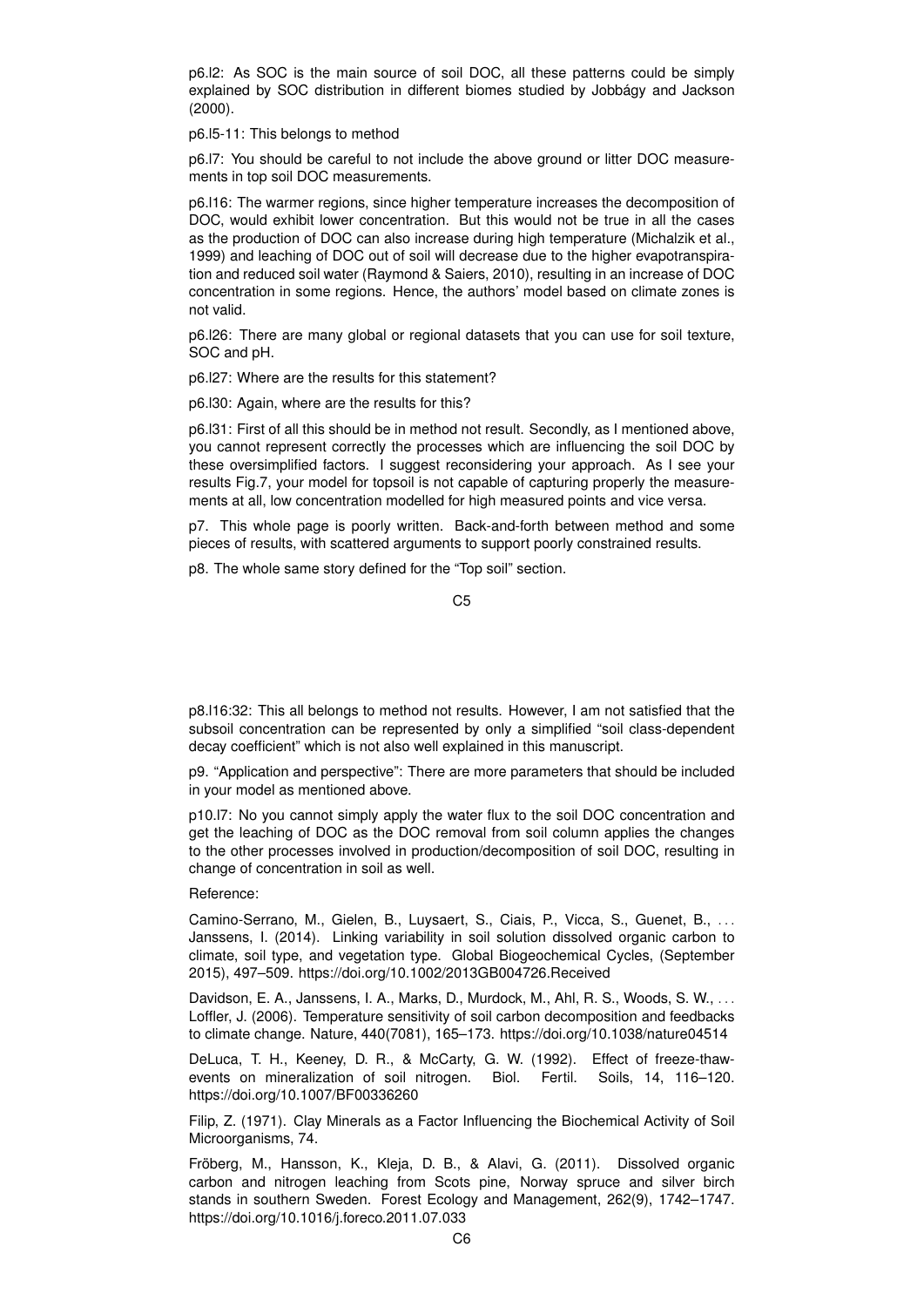Gödde, M., David, M. B., Christ, M. J., Kaupenjohann, M., & Vance, G. F. (1996). Carbon mineralization from the forest floor under red spruce in the northeatern {USA}. Soil Biol. Biochem., 28(9), 1181–1189.

Jackson, R., Banner, J., & Jobbágy, E. (2002). Ecosystem carbon loss with woody plant invasion of grasslands. Nature, 277(July), 623–627. https://doi.org/10.1038/nature00952.

Janssens, I. A., Freibauer, A., Ciais, P., Smith, P., Nabuurs, G., Folberth, G., ... Dolman, A. J. (2003). Europe ' s Terrestrial Biosphere Anthropogenic CO 2 Emissions. Science, 300(June), 1538–1542. https://doi.org/10.1126/science.1083592

Jobbágy, E. G., & Jackson, R. B. (2000). The vertical distribution of soil organic carbon and its relation to climate and vegetation. Ecological Applications, 10(2), 423–436. https://doi.org/10.1890/1051-0761(2000)010[0423:TVDOSO]2.0.CO;2

Kalbitz, K., Solinger, S., Park, J.-H., Michalzik, B., & Matzner, E. (2000). Controls on the Dynamics of Dissolved Organic Matter in Soils A Review. Soil Science.

Kindler, R., Siemens, J., Kaiser, K., Walmsley, D. C., Bernhofer, C., Buchmann, N., . . . Kaupenjohann, M. (2011). Dissolved carbon leaching from soil is a crucial component of the net ecosystem carbon balance. Global Change Biology, 17(2), 1167–1185. https://doi.org/10.1111/j.1365-2486.2010.02282.x

Lundquist, E. J., Jackson, L. E., & Scow, K. M. (1999). Wet-dry cycles affect dissolved organic carbon in two California agricultural soils. Soil Biology and Biochemistry, 31(7), 1031–1038. https://doi.org/10.1016/S0038-0717(99)00017-6

Michalzik, B., Kalbitz, K., Park, J., Solinger, S., & Matzner, E. (2001). Fluxes and concentrations of dissolved organic carbon and nitrogen–a synthesis for temperate forests. Biogeochemistry, 52, 173–205. Retrieved from http://link.springer.com/article/10.1023/A:1006441620810

Michalzik, B., Michalzik, B., Matzner, E., & Matzner, E. (1999). Dynamics of dis-C<sub>7</sub>

solved organic nitrogen and carbon in a Central European Norway spruce .... European Journal of Soil Science, (December), 579–590. https://doi.org/10.1046/j.1365- 2389.1999.00267.x

Moore, T. R., Paré, D., & Boutin, R. (2008). Production of dissolved organic carbon in Canadian forest soils. Ecosystems, 11(5), 740–751. https://doi.org/10.1007/s10021- 008-9156-x

Nachtergaele, F., Velthuizen, H. van, Verelst, L., Batjes, N. H., Dijkshoorn, K., Engelen, V. W. P. van, . . . Montanarela, L. (2010). The Harmonized World Soil Database. Proceedings of the 19th World Congress of Soil Science, Soil Solutions for a Changing World, Brisbane, Australia, 1-6 August 2010, 34–37. https://doi.org/3123

Raymond, P. A., & Saiers, J. E. (2010). Event controlled DOC export from forested watersheds. Biogeochemistry, 100(1), 197–209. https://doi.org/10.1007/s10533-010- 9416-7

Scheel, T., Jansen, B., Van Wijk, A. J., Verstraten, J. M., & Kalbitz, K. (2008). Stabilization of dissolved organic matter by aluminium: A toxic effect or stabilization through precipitation? European Journal of Soil Science, 59(6), 1122–1132. https://doi.org/10.1111/j.1365-2389.2008.01074.x

Sollins, P., Homann, P., & Caldwell, B. a. (1996). Stabilization and destabilization of soil organic matter1.pdf. Geoderma, 74(1–2), 65–105. https://doi.org/10.1016/S0016- 7061(96)00036-5

Stotzky, G. (1967). DIVISION OF ENVIRONMENTAL SCIENCES: CLAY MINERALS AND MICROBIAL ECOLOGY\*,†. Transactions of the New York Academy of Sciences, 30(1 Series II), 11–21. https://doi.org/10.1111/j.2164-0947.1967.tb02449.x

Vogel, C., Heister, K., Buegger, F., Tanuwidjaja, I., Haug, S., Schloter, M., & Kögel-Knabner, I. (2015). Clay mineral composition modifies decomposition and sequestration of organic carbon and nitrogen in fine soil fractions. Biology and Fertility of Soils,